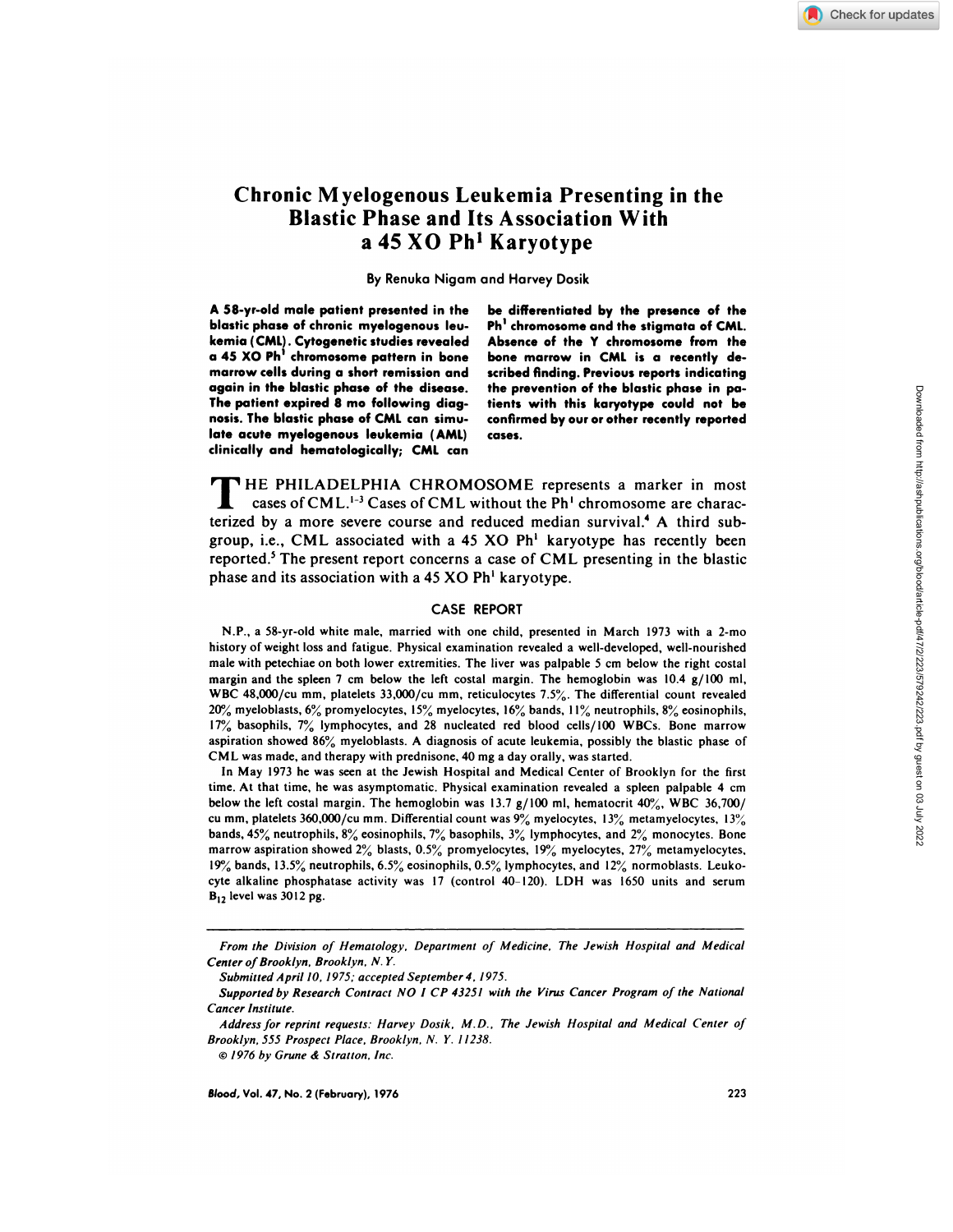| Table 1 |                                 |                  |                                                  |                                                  |                                  |                          |
|---------|---------------------------------|------------------|--------------------------------------------------|--------------------------------------------------|----------------------------------|--------------------------|
| Date    | Specimen                        | Cells<br>Studied | Cells With<br>45 XO Ph <sup>1</sup><br>Karyotype | Cells With<br>46 XY Ph <sup>1</sup><br>Karyotype | Cells With<br>46 XY<br>Karyotype | Clinical<br><b>State</b> |
| 5/10/73 | <b>Bone marrow</b>              | 18               | 15                                               |                                                  |                                  | Remission                |
| 6/4/73  | <b>Skin fibroblasts</b>         | 20               | None                                             | None                                             | 20                               | Remission                |
| 6/11/73 | PHA-stimulated peripheral blood | 20               | None                                             | None                                             | 19                               | Remission                |
| 7/30/73 | <b>Bone marrow</b>              | 13               | 12                                               |                                                  | None                             | <b>Blastic phase</b>     |

The patient remained symptom-free for 4 mo and steroids were gradually tapered. In July 1973, he was found to have generalized lymphadenopathy and an enlarging spleen. Although the hemo globin and platelet counts remained normal, the WBC rose to 80,000/cu mm with  $31\%$  myelo-blasts. In August 1973, he developed thrombocytopenia and treatment was begun with hydroxyurea, 6-mercaptopurine, and prednisone, according to Acute Leukemia Group B Protocol No.

7331.<br>Remission was never achieved and he expired following an episode of pneumonia. Autopsy findings revealed leukemic infiltration of the liver and spleen. The lungs showed right middle and lower lobe consolidation and atelectasis of the left lower lobe.

### **CYTOGENETIC STUDIES**

Chromosome studies were performed on phytohemagglutinin (PHA)-stimulated blood and non stimulated bone marrow by using a modified technique of Moorhead et al.<sup>6</sup> Skin fibroblasts were cultured in minimum essential medium supplemented with 20% calf serum. Q-banding was performed by the method of Dosik et al.<sup>7</sup>

Table I shows results of chromosome studies. Initial studies of PHA-stimulated blood, bone marrow, and skin were performed when the patient was in remission. In the bone marrow, 17 of 18 cells studied were positive for the Ph' chromosome and 15 of 18 cells studied showed 45 chromosomes with an absence of the Y chromosome (Fig. 1). In the peripheral blood 20 cells were



Fig. 1. Karyotype of a bone marrow cell.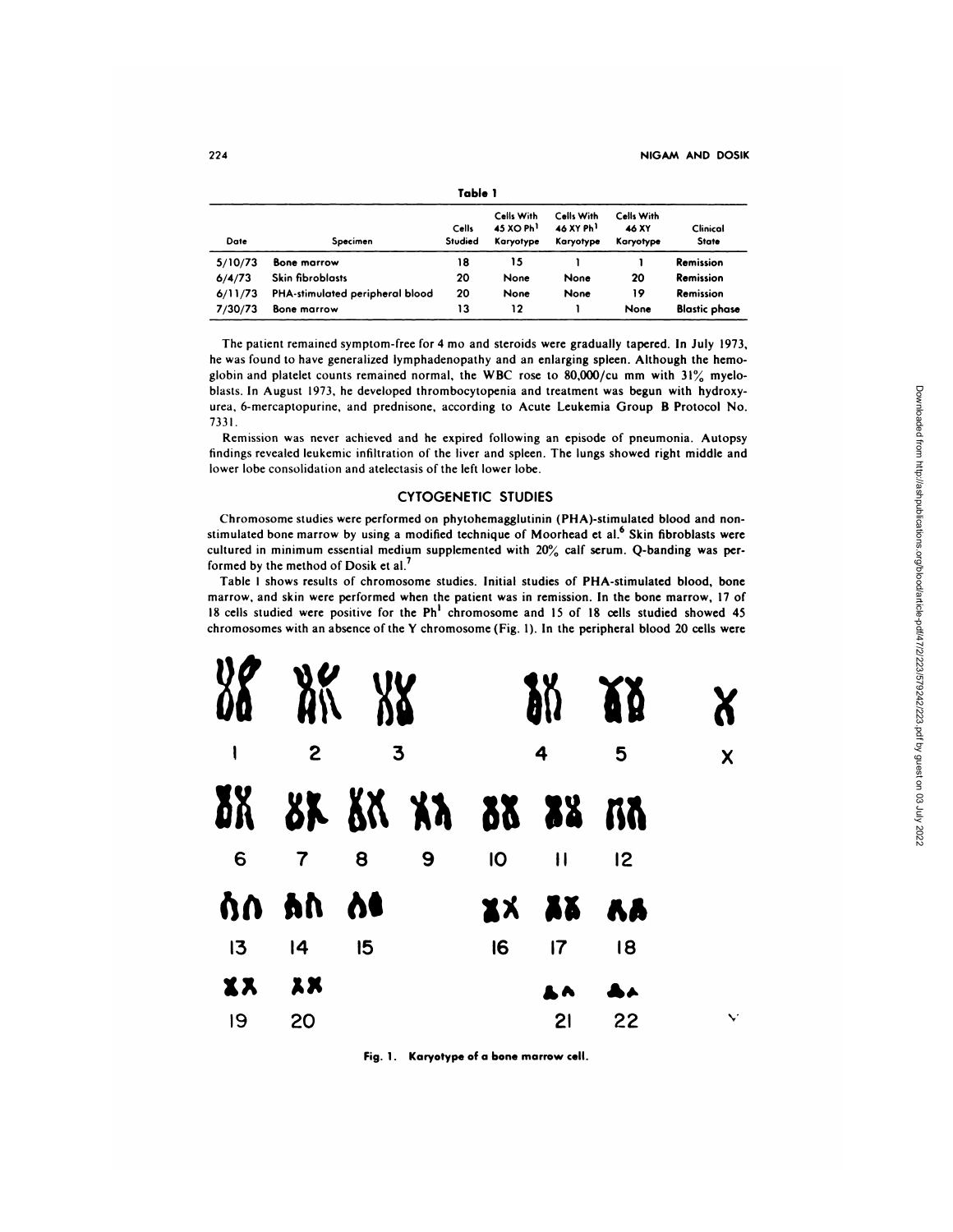

**Fig. 2. Karyotype of a peripheral blood cell.**

studied; 19 were of normal XY configuration (Fig. 2). Cytogenetic studies performed on skin fibroblasts were normal; 20 cells studied showed a 46 XY karyotype.

Repeat bone marrow studies during the blastic phase of the disease showed persistence of the  $Ph<sup>1</sup>$  chromosome in all the cells studied; 12 of 13 cells showed an absence of the Y chromosome. Q-banding confirmed the presence of the  $Ph<sup>1</sup>$  chromosome and the absence of the Y chromosome.

## **DISCUSSION**

The majority of cases of CML terminate in blastic crisis, i.e., a state clinically and hematologically indistinguishable from AML. Occasionally CML can present in the blastic phase. Hammouda<sup>8</sup> in 1963 noted the  $Ph<sup>1</sup>$  chromosome in a patient with AML. The high white count, basophilia, splenomegaly, and the presence of the Ph' chromosome suggested the blastic phase of CML, but the short course of the disease and an increased number of blast cells were consistent with AML. The Ph<sup>1</sup> chromosome, although specific for CML, has been reported in exceptional cases of AML without the stigmata of CML.<sup>2,9,10</sup> Bornstein et al.<sup>11</sup> reported two cases of CML presenting in the blastic phase and reviewed the literature. They suggested that cases of AML with the  $Ph<sup>1</sup>$  chromosome may represent CML, without the classic phase of the disease.

Our patient's first diagnosis was AML, although hepatosplenomegaly, eosinophilia, basophilia, and the presence of myelocytes, bands, and neutrophils suggested the blastic phase of CML. Treatment with steroids for thrombocytopenia produced a rise in hemoglobin, hematocrit, and platelet count to normal levels. The white blood cell count remained elevated, but the blood and bone marrow counts were now indistinguishable from the classic phase of CML. Thus this appeared to be a remission from the blastic phase of CML. The low leukocyte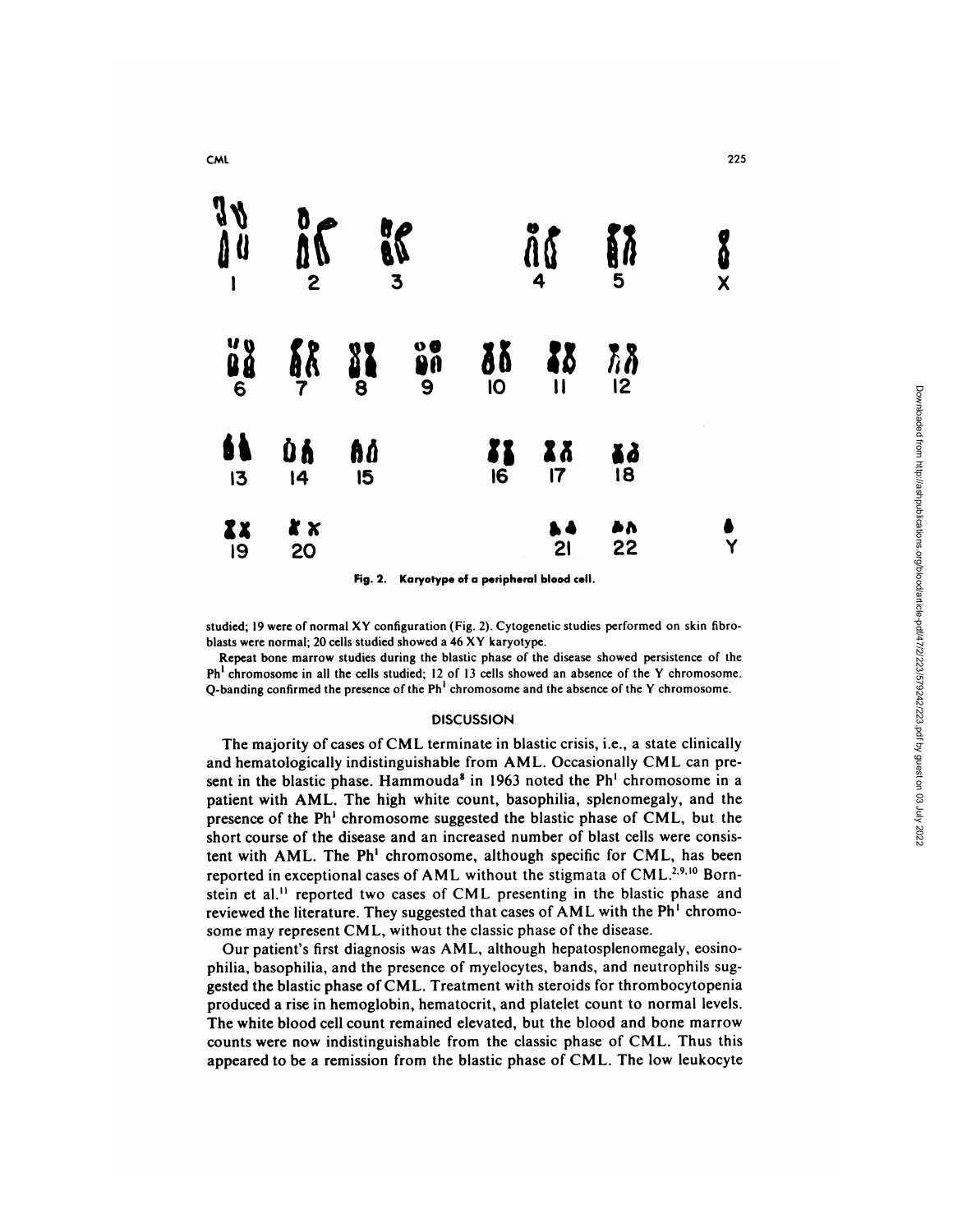alkaline phosphatase activity, the elevated serum  $B_{12}$  levels, and the presence of the Ph' chromosome confirmed our clinical impression. Most previous patients with acute leukemia thought to have the blastic phase of CML have not achieved remission. The short remission phase in our patient enabled us to confirm the diagnosis of CML. It is important to distinguish the blastic phase of CML from acute leukemia for prognostic and therapeutic reasons.

Our patient had a 45 XO Ph' cell line in the bone marrow. Peripheral blood lymphocytes and skin culture showed a 46 XY karyotype. Atkin and Taylor<sup>12</sup> in 1962 described a case ofCML with a 45 XO Ph' cell line. Since then a number of cases have been reported with this karyotype.<sup>5,13,15,16</sup> There are two possible reasons for the loss of the Y chromosome in our patient, i.e., either it is an agerelated phenomenon or it is related to the leukemic process itself. Shiffman et al.5 reported two cases of CML with a 45 **XO** Ph' cell line and reviewed the literature. In 21 cases, the age range was 27-72 yr. Seven patients were above *58;* age was not reported in three patients. A 45 **XO** karyotype in hematologically normal males of 56-94 yr has been reported by Pierre and Hoagland'7 and O'Riordon et al.'8 The age range was lower for **CML** than normals and although our patient was 58 yr old, it would seem likely that the leukemic process itself was responsible for the loss of the Y chromosome. Additional evidence supporting this hypothesis was reported by Sellyei and Vass<sup>19</sup> and Zenkel et al.<sup>20</sup> They reported the loss of the Y chromosome from tumor cells in many cases of meningioma and lung cancer.

Garson and Milligan<sup>13</sup> and Sanberg and Skurai<sup>14</sup> have suggested that absence of the Y chromosome may prevent the development of the blastic phase of CML and their findings are quoted by Wintrobe.<sup>21</sup> Reports to the contrary have already appeared in the literature,<sup>5,15,16</sup> and our case presented in the blastic phase. This finding would suggest that the absence of the Y chromosome in patients with CML is not beneficial.

### **ACKNOWLEDGMENT**

The authors wish to thank Dr. Marvin Kagen for referring this case, Mrs. Ana L. Saldana and Mrs. Carole Rubinstein for technical assistance, and Mrs. Bonita Ernest for secretarial assistance.

#### **REFERENCES**

1. Ezdinli EZ, Sokal JE, Crosswhite L, et al: Philadelphia chromosome positive and negative chronic myelocytic leukemia. Ann Intern Med 72:175-182, 1970

2. Tjio JH, Carbone PP. Whang J, Frei E: The Philadelphia chromosome and chronic myelogenous leukemia. J NatI Cancer Inst 36:567-584, 1966

3. Speed DE, Lawler SD: Chronic granulocytic leukemia. The chromosome and the disease. Lancet 1:403-408, 1964

4. Whang-Peng J, Canellos GP, Carbone PP, Tjio JH: Clinical implications of cytogenetic variants in chronic myelogenous leukemia (CML). Blood 32:755-766, 1968

*5.* Shiffman NJ, Stecker E, Conen PE,

Gardner HA: Males with chronic myeloid leu kemia and the 45 XO  $Ph<sup>1</sup>$  chromosome pattern. Can Med Associ 110:1151-1154, 1974

6. Moorhead PS, Nowell PC, Mellman W: Chromosome preparations of leukocytes cultured from human peripheral blood. Exp Cell Res 20:613-616, 1960

7. Dosik H, Madahar DP, Ehlin M: Identifi cation of human chromosomes with quanacrine mustard: A new photographic technique. Am J Hum Genet 24:1 la, 1972

8. Hammouda F: Chromosome abnormality in acute leukemia. Lancet 2:410-411, 1963

9. Kissoglou KA, Mitus Wi, Damshek W: Chromosomal aberrations in acute leukemia. Blood 26:610-641, 1965